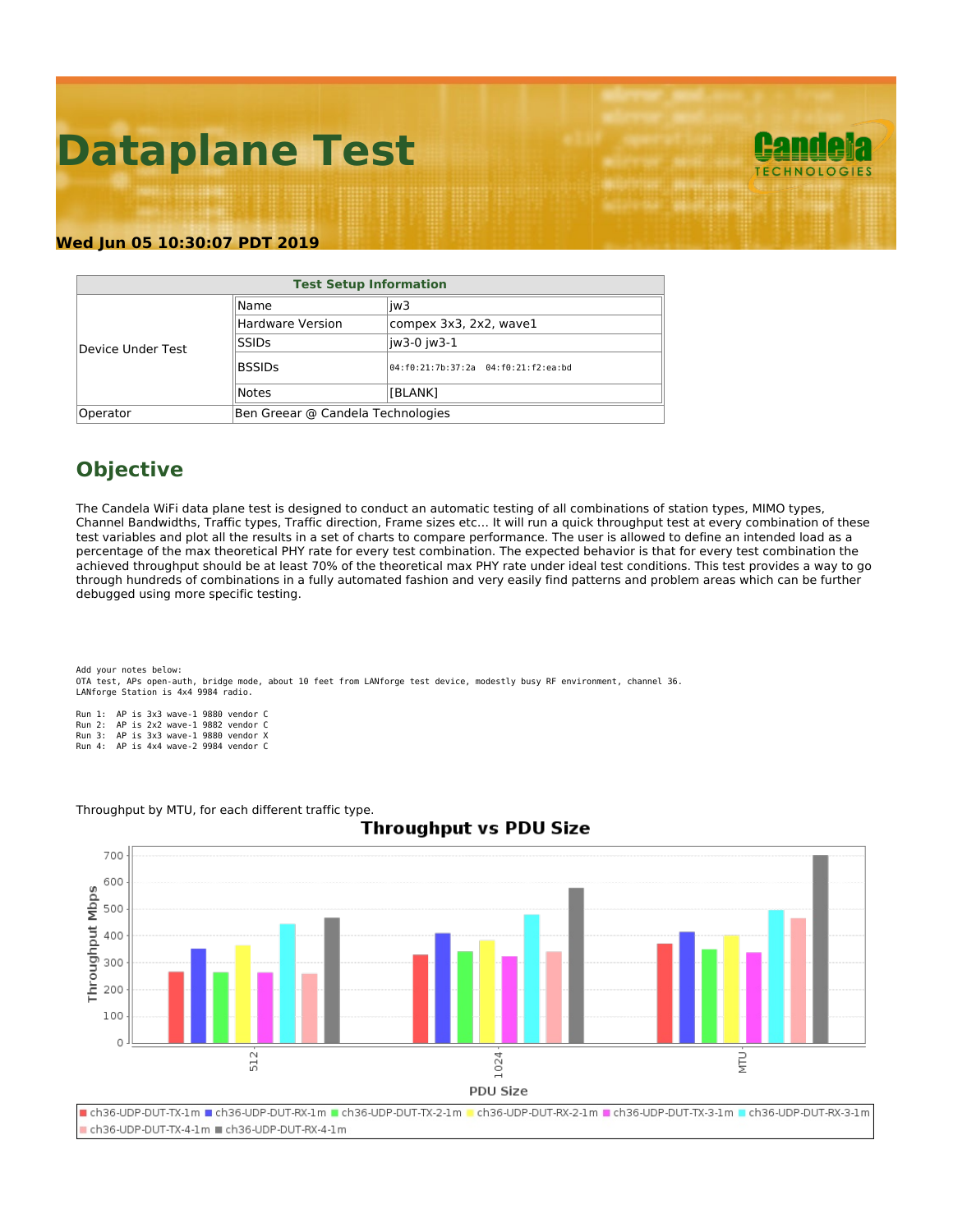Pps throughput by MTU, for each different traffic type. The values are estimated packets-per-second over the DUT, but some protocols such as TCP make this difficult to know for certain, so the value is extrapolated.

#### **RX Pps vs PDU Size**



Realtime Graph shows summary download and upload RX bps of connections created by this test. **Realtime Throughput** 



|    |             |                |          | Channel Security NSS Mode Bandwidth PDU Traffic-Type Direction Atten Duration Offered-1m |        |            |    |           | Rx-Bps |  | $Rx-Bps-1m$ Rx-Bps-3s Theoretical RSSI              | <b>Tx-Failed</b>    | <b>Tx-Failed%</b> | <b>Tx-Rate</b>       | <b>Rx-Rate</b> | <b>Mode</b>                        |
|----|-------------|----------------|----------|------------------------------------------------------------------------------------------|--------|------------|----|-----------|--------|--|-----------------------------------------------------|---------------------|-------------------|----------------------|----------------|------------------------------------|
| 36 | AUTO        | AUTO AUTO AUTO | 512 UDP  |                                                                                          | DUT-TX | <b>NA</b>  | 15 | 885626350 |        |  | 265801780 266050093 254716384 1733200000 - 49       | $\frac{10}{5}$      |                   | 585 Mbps             | 702 Mbps       | 802.11an-AC                        |
| 36 | <b>AUTO</b> | AUTO AUTO AUTO | 512 UDP  |                                                                                          | DUT-RX | <b>NA</b>  | 15 | 490665556 |        |  | 351046342 352438474 359566250 1733200000 - 40       | 0 / 1755356         |                   | 405 Mbps             | 702 Mbps       | 802.11an-AC                        |
| 36 | <b>AUTO</b> | AUTO AUTO AUTO | 1024 UDP |                                                                                          | DUT-TX | <b>INA</b> | 15 | 943212241 |        |  | 327326988 329651027 311457808 1733200000 - 47       | 0/0                 | <b>FAILED</b>     | 650 Mbps             |                | 526.5 Mbps 802.11an-AC             |
| 36 | <b>AUTO</b> | AUTO AUTO AUTO | 1024 UDP |                                                                                          | DUT-RX | <b>NA</b>  | 15 | 408471202 |        |  | 409027528 410044172 400786272 1733200000 - 41       | 60 / 752482         | 0.008             | 780 Mbps             |                | 526.5 Mbps 802.11an-AC             |
| 36 | <b>AUTO</b> | AUTO AUTO AUTO | MTU JUDP |                                                                                          | DUT-TX | <b>NA</b>  | 15 | 967775407 |        |  | 368112631371049337 362952157 1733200000 - 49        | 0/0                 | FAILED            | 780 Mbps             | 702 Mbps       | 802.11an-AC                        |
| 36 | AUTO        | AUTO AUTO AUTO | MTU JUDP |                                                                                          | DUT-RX | <b>INA</b> | 15 | 416081613 |        |  | 414591234 414598144 411142997 1733200000 - 41       | 0 / 531851          |                   | 650 Mbps             | 351 Mbps       | 802.11an-AC                        |
| 36 | AUTO        | AUTO AUTO AUTO | 512 JUDP |                                                                                          | DUT-TX | <b>INA</b> | 15 | 888360777 |        |  | 262913679 263854761 268817488 1733200000 - 52 0 / 6 |                     |                   | 390 Mbps             |                | 526.6 Mbps 802.11an-AC             |
| 36 | AUTO        | AUTO AUTO AUTO | 512 UDP  |                                                                                          | DUT-RX | <b>NA</b>  | 15 | 499146893 |        |  | 364448096 364472393 363214786 1733200000 - 40       | 0 / 1779076         |                   | 650 Mbps             |                | 351 Mbps 802.11an-AC               |
| 36 | AUTO        | AUTO AUTO AUTO | 1024 UDP |                                                                                          | DUT-TX | <b>NA</b>  | 15 | 945386274 |        |  | 340269648 341916415 345842256 1733200000 - 51       | $\frac{10}{1}$      |                   | 650 Mbps             |                | 526.6 Mbps 802.11an-AC             |
| 36 | AUTO        | AUTO AUTO AUTO | 1024 UDP |                                                                                          | DUT-RX | <b>NA</b>  | 15 | 383848789 |        |  | 381641308 382424193 385046021 1733200000 - 40       | 0 / 675040          |                   | 650 Mbps             |                | 526.6 Mbps 802.11an-AC             |
| 36 | <b>AUTO</b> | AUTO AUTO AUTO | MTU UDP  |                                                                                          | DUT-TX | <b>INA</b> | 15 | 962268106 |        |  | 348550032 349961543 332658157 1733200000 - 50       | $\frac{10}{1}$      |                   | 650 Mbps             | 468 Mbps       | 802.11an-AC                        |
| 36 | AUTO        | AUTO AUTO AUTO | MTU JUDP |                                                                                          | DUT-RX | <b>INA</b> | 15 | 403034759 |        |  | 400057539 401191123 382328781 1733200000 - 40       | 0 / 501490          |                   | 650 Mbps             | 702 Mbps       | 802.11an-AC                        |
| 36 | <b>AUTO</b> | AUTO AUTO AUTO | 512 JUDP |                                                                                          | DUT-TX | <b>INA</b> | 15 | 893620315 |        |  | 262294259 263081407 249541552 1733200000 - 45       | $\frac{10}{6}$      |                   | 585 Mbps             |                | 364.5 Mbps 802.11an-AC             |
| 36 | <b>AUTO</b> | AUTO AUTO AUTO | 512 JUDP |                                                                                          | DUT-RX | <b>INA</b> | 15 | 474954401 |        |  | 441065386 444279004  433022370 1733200000 -41       | 0 / 1727439         |                   | 450 Mbps             | 702 Mbps       | 802.11an-AC                        |
| 36 | <b>AUTO</b> | AUTO AUTO AUTO | 1024 UDP |                                                                                          | DUT-TX | <b>INA</b> | 15 | 949205111 |        |  | 323568681323979054 354227130 1733200000 - 48        | $\frac{10}{1}$      |                   | 975 Mbps             | 702 Mbps       | 802.11an-AC                        |
| 36 | <b>AUTO</b> | AUTO AUTO AUTO | 1024 UDP |                                                                                          | DUT-RX | <b>INA</b> | 15 | 478826272 |        |  | 479146138 479774208 487846112 1733200000 - 39       | 0 / 864321          |                   | 450 Mbps             | 702 Mbps       | 802.11an-AC                        |
| 36 | <b>AUTO</b> | AUTO AUTO AUTO | MTU JUDP |                                                                                          | DUT-TX | <b>NA</b>  | 15 | 966058140 |        |  | 335952039338098602 340158170 1733200000 - 48        | 10/1                |                   | 975 Mbps             | 702 Mbps       | 802.11an-AC                        |
| 36 | <b>AUTO</b> | AUTO AUTO AUTO | MTU UDP  |                                                                                          | DUT-RX | <b>INA</b> | 15 | 496983214 |        |  | 493252588 496471377 501157485 1733200000 - 40       | 42/639651           | 0.007             | 540 Mbps             | 702 Mbps       | 802.11an-AC                        |
| 36 | <b>AUTO</b> | AUTO AUTO AUTO | 512 UDP  |                                                                                          | DUT-TX | <b>NA</b>  | 15 | 890641329 |        |  | 257519774258887308 277032917 1733200000 - 50        | 0/3                 |                   | 780 Mbps             |                | 585.1 Mbps 802.11an-AC             |
| 36 | <b>AUTO</b> | AUTO AUTO AUTO | 512 UDP  |                                                                                          | DUT-RX | <b>NA</b>  | 15 | 467518253 |        |  | 464827589 467546847 465111829 1733200000 - 44       | 114 / 1629584 0.007 |                   |                      |                | 1170.2 Mbps 585.1 Mbps 802.11an-AC |
| 36 | <b>AUTO</b> | AUTO AUTO AUTO | 1024 UDP |                                                                                          | DUT-TX | <b>INA</b> | 15 | 942983900 |        |  | 340473151341098498 314200434 1733200000 - 50        | $\frac{10}{1}$      |                   | 1300 Mbps            | 520 Mbps       | 802.11an-AC                        |
| 36 | <b>AUTO</b> | AUTO AUTO AUTO | 1024 UDP |                                                                                          | DUT-RX | <b>INA</b> | 15 | 580171777 |        |  | 575741588 579211355 573725128 1733200000 - 44       | 174 / 1001826 0.017 |                   | 1170.2 Mbps 585 Mbps |                | 802.11an-AC                        |
| 36 | <b>AUTO</b> | AUTO AUTO AUTO | MTU UDP  |                                                                                          | DUT-TX | <b>NA</b>  | 15 | 965363329 |        |  | 463133437 466022779 360631101 1733200000 - 51       | 0/0                 | <b>FAILED</b>     | 1170.2 Mbps 520 Mbps |                | 802.11an-AC                        |
| 36 | AUTO        | AUTO AUTO AUTO | MTU UDP  |                                                                                          | DUT-RX | <b>INA</b> | 15 | 703039757 |        |  | 696712985 700910899 681496429 1733200000 - 44       | 42/872711           | 0.005             |                      |                | 1040 Mbps 526.6 Mbps 802.11an-AC   |

Packet Loss Percentage graph shows the percentage of lost packets as detected by the receiving endpoint due to packet gaps. If there is full packet loss, then this will not report any loss since there will be no gap to detect.